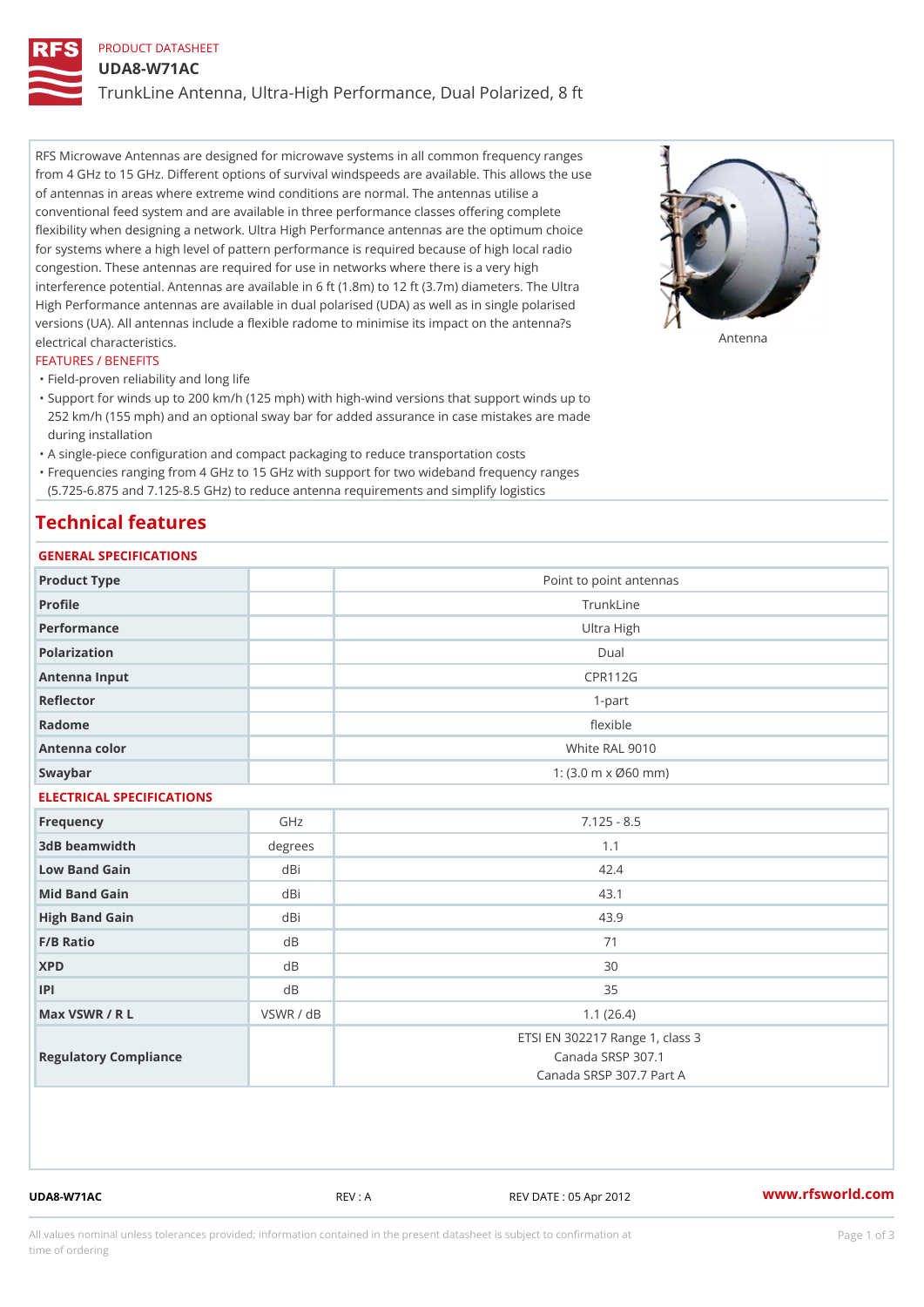## PRODUCT DATASHEET

### UDA8-W71AC

TrunkLine Antenna, Ultra-High Performance, Dual Polarized, 8 ft

| MECHANICAL SPECIFICATIONS                       |              |                                                                          |  |
|-------------------------------------------------|--------------|--------------------------------------------------------------------------|--|
| Diameter                                        | ft $(m)$     | 8(2.4)                                                                   |  |
| Elevation Adjustment                            | degrees      | ± 5                                                                      |  |
| Azimuth Adjustment                              | degrees      | ± 5                                                                      |  |
| Polarization Adjustment                         | degrees      | ± 5                                                                      |  |
| Mounting Pipe Diameter<br>minimum               | $mm$ (in)    | 114(4.5)                                                                 |  |
| Mounting Pipe Diameter<br>maximum               | $mm$ (in)    | 114(4.5)                                                                 |  |
| Approximate Weight                              | kg (lb)      | 180 (396)                                                                |  |
| Survival Windspeed                              | $km/h$ (mph) | 200 (125)                                                                |  |
| Operational Windspeed                           | $km/h$ (mph) | 190(118)                                                                 |  |
| <b>STRUCTURE</b>                                |              |                                                                          |  |
| Radome Material                                 |              | PVC coated fabric                                                        |  |
| <b>FURTHER ACCESSORIES</b>                      |              |                                                                          |  |
| optional Swaybar                                |              | 1: SMA-SK-60-3000A (3.0 m x Ø60 mm)                                      |  |
| Further Accessories                             |              | SMA-WK-8 : Wind Kit<br>SMA-SKO-UNIVERSAL-L : Universal sway bar fixation |  |
| MOUNTOUTLINE                                    |              |                                                                          |  |
| m m<br>Dimension_A<br>(in)                      |              | 2616 (103.4)                                                             |  |
| m m<br>$Dimension_B$<br>(in)                    |              | 1450(57.1)                                                               |  |
| m m<br>$Dimension_C$<br>(in)                    |              | 460 (18.1)                                                               |  |
| $Dim_D - D -$<br>m m<br>$114mm(4.5_{ir})$ $Rip$ |              | 190(7.5)                                                                 |  |
| m m<br><b>Britain and Contract Contract</b>     |              | 0.401400                                                                 |  |

Dimension\_E

Dimension\_F

(in)

m<sub>m</sub> (in)

310 (12.3)

1120 (44.1)

UDA8-W71AC REV : A REV DATE : 05 Apr 2012 [www.](https://www.rfsworld.com)rfsworld.com